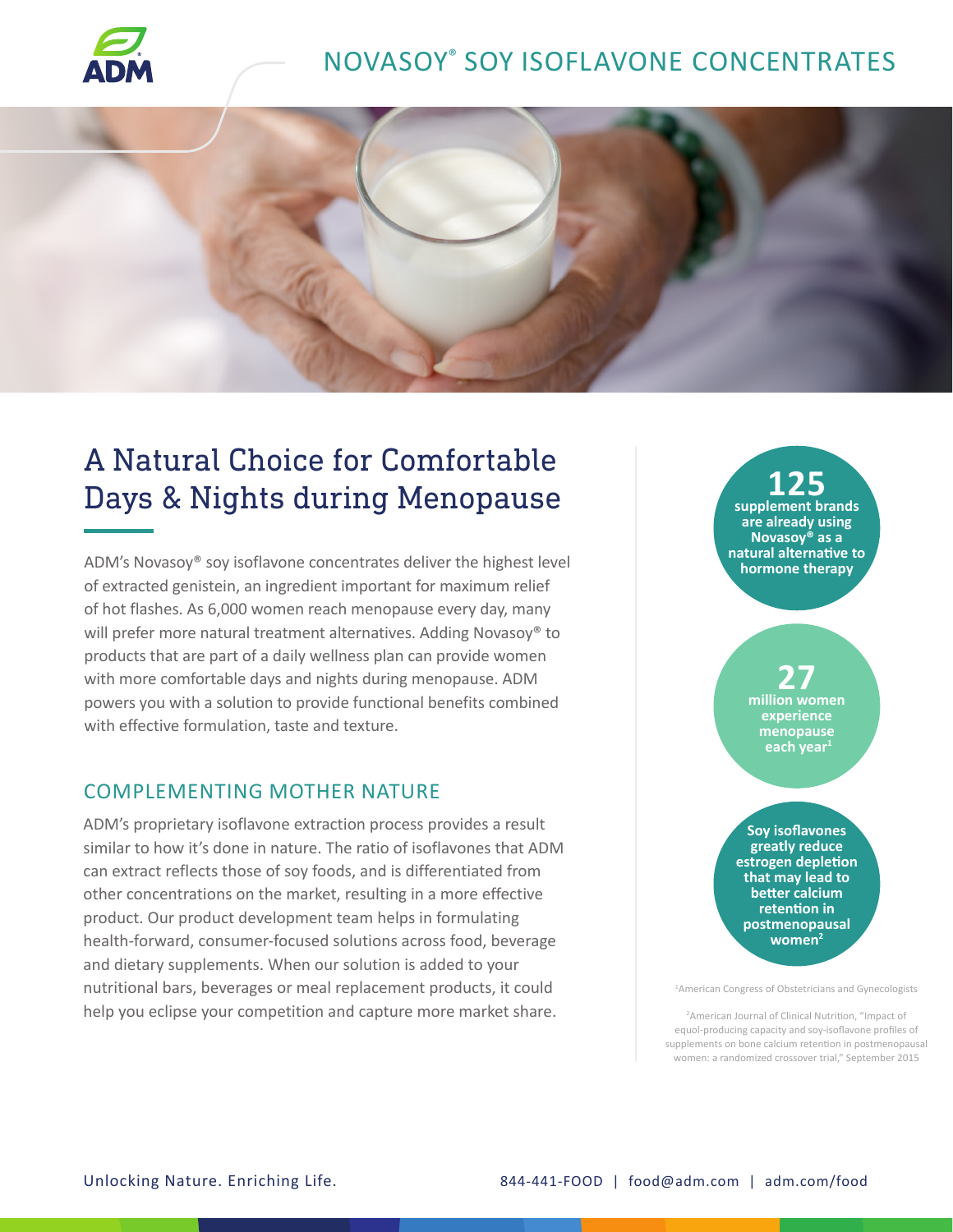

# NOVASOY® SOY ISOFLAVONE CONCENTRATES



# More than Skin Deep

Soy isoflavones selectively bind to estrogen receptors. Novasoy® helps regulate women's perceived temperature during menopause. Additional science for isoflavones has shown that plant-based Novasoy® can also provide benefits such as improved skin health. Peel back the layers and you'll see studies that show soy isoflavones improve arterial health by keeping arteries flexible.



### **ISOFLAVONE'S FUNCTIONAL BODY BENEFITS ARE BACKED BY NUMEROUS SCIENTIFIC STUDIES THAT PROVE IT CAN:**

#### REDUCE HOT FLASH SEVERITY AND FREQUENCY3

#### SHOWN TO HELP BONES RETAIN CALCIUM, IN PRELIMINARY STUDIES5

### SHOWN TO PROMOTE SKIN HEALTH, IN PRELIMINARY STUDIES4

#### KEEP ARTERIES FLEXIBLE<sup>6</sup>

3 Menopause, "Extracted or synthesized soybean isoflavones reduce menopausal hot flash frequency and severity: systematic review and meta-analysis of randomized controlled trials," July 2012

4 Dermatoendocrinology, "Estrogens and aging skin," April 2013

5 The American Journal of Clinical Nutrition, "Impact of equol-producing capacity and soy-isoflavone profiles of supplements on bone calcium retention in postmenopausal women: a randomized crossover trial," September 2015

6 Arteriosclerosis, Thrombosis, and Vascular Biology, "Isoflavones reduce arterial stiffness: a placebo-controlled study in men and postmenopausal women," June 2003